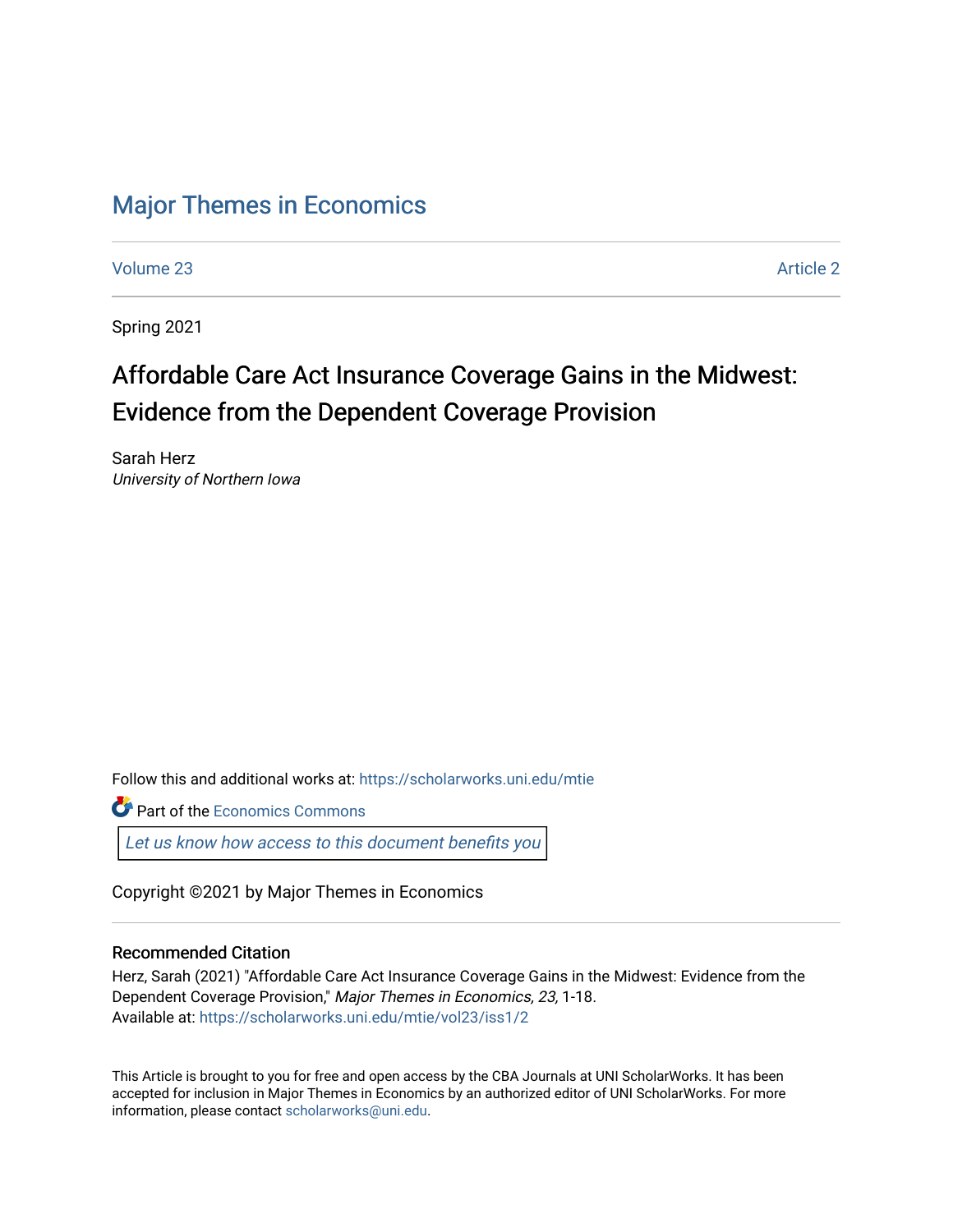## Affordable Care Act Insurance Coverage Gains in the Midwest: Evidence from the Dependent Coverage Provision

### Sarah Herz

#### **Abstract**

This paper analyzes how the Affordable Care Act (ACA) Dependent Coverage Provision affected insurance coverage in the Midwestern region. The Dependent Coverage Provision allows individuals ages 19 to 25 to remain as dependents on parental health insurance plans. This provision was implemented to decrease the number of young adults who were uninsured. Using data from the American Community Survey spanning the years 2008-2013 and estimating difference-indifferences models, I test the impact of the policy implementation on health insurance coverage among a sample of Midwestern young adults. Under my preferred specification, which includes two-way fixed effects and controls for observable characteristics, I find that the policy led to a 5.63 percent increase in insurance coverage among young adults in the region. In an analysis of policy heterogeneity, I find that the Dependent Coverage Provision had the largest impact among Black males that were unemployed, a subgroup that likely had difficulty acquiring appropriate health insurance prior to the ACA. This study indicates that the Dependent Coverage Provision was effective in increasing the number of insured individuals.

#### **1. Introduction**

One of the goals of the Patient Protection and Affordable Care Act (ACA) was to increase the number of people with health insurance. To achieve this goal, the policy focuses on providing a wider range of affordable health insurance options. One of the major provisions of the ACA is the Dependent Coverage (aka Young Adult) Provision. This provision allows young adults to remain insured under parental health insurance plans until the age of 26. This includes all young adults regardless of health status, gender, race, marital status, etc. The provision includes individuals who no longer live with their parents, are not identified as a dependent on tax returns, or are not attending college/trade school. Before this provision, young adults who were not furthering their education were no longer eligible to remain under their parents' health insurance once they turned 19.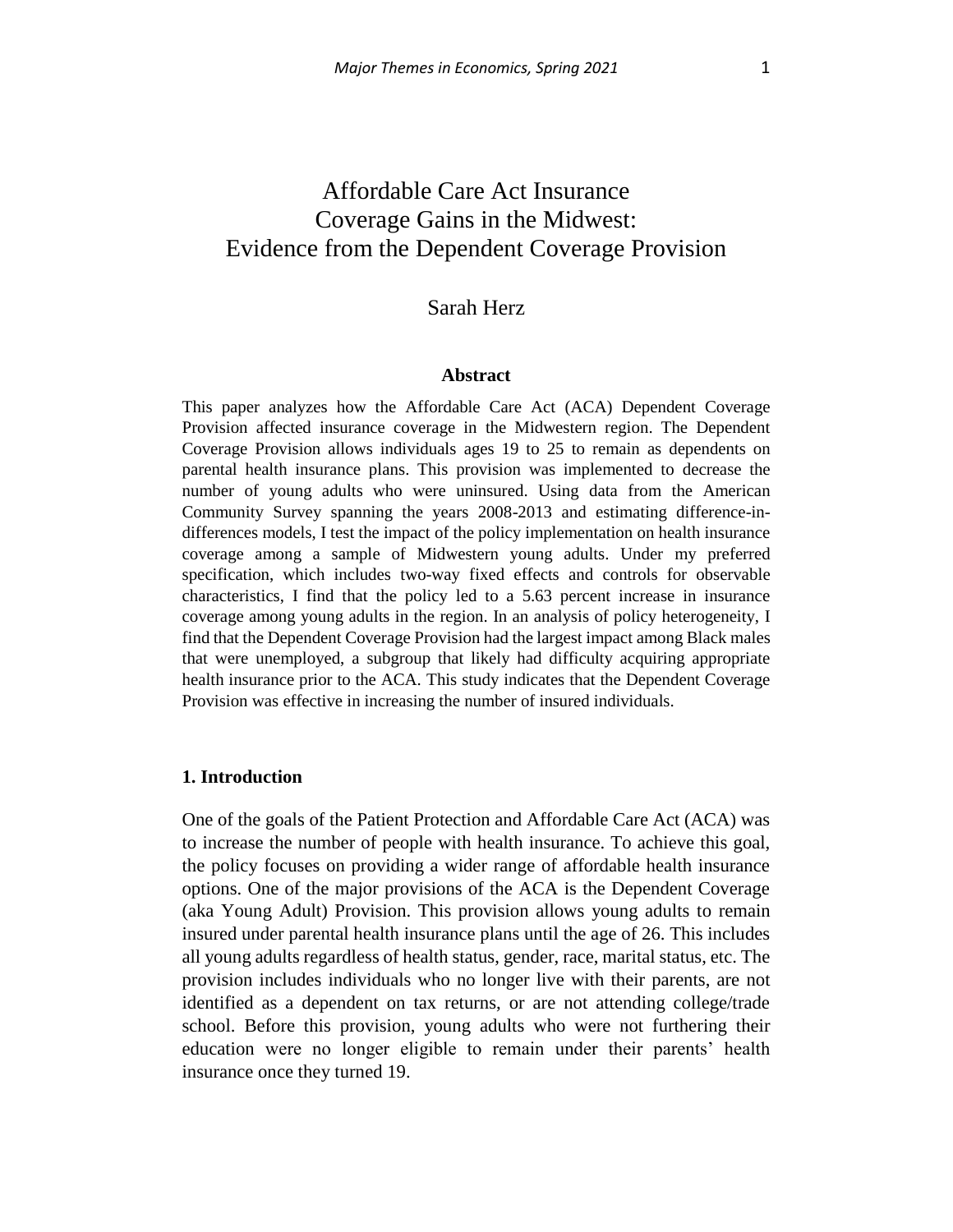The ACA was signed into law in March of 2010, and the Young Adult Provision was implemented by September 23, 2010. According to the Centers for Medicare & Medicaid Services, many major insurance companies committed to implementation before this date, so spring graduates would not have a gap in coverage. Earlier studies have found that the Young Adult Provision was successful in decreasing the number of uninsured young adults in the U.S., but no prior study has focused primarily on the Midwestern region. It is important to study Midwestern families due to the large role that agriculture plays in their economy. Rosenbaum and Shin (2005, 1) and Zheng and Zimmer (2008, 268) each find that farmworkers are overwhelmingly more likely to be uninsured when compared to individuals working in other sectors. Studies from the Urban Institute find that workers in the agricultural industry are among the least likely to have health insurance (Garrett et al. 2001, 5). Hence, due to a heavy focus on agriculture within rural parts of the region, it is plausible that young adults in the Midwest are more at risk to be uninsured than those in other regions of the U.S.

In this paper, I test whether the ACA Dependent Coverage Provision led to insurance coverage gains among young adults in the Midwestern region. To answer this question, I rely on an identification strategy that compares pre- and post-policy insurance coverage among a treatment group (ages 23-25) to that of a control group (ages 28-30). To examine the effects of the policy on health insurance coverage, I use annual data from the 2008-2013 waves of the American Community Survey (ACS) and estimate difference-in-differences models that include both state and year fixed effects as well as other covariates. The results show that the ACA policy led to a 4.27 percentage point increase in insurance coverage among Midwestern young adults. Finally, in an analysis of heterogeneous policy effects, I find that the policy had the largest positive impact among Black males who were unemployed, a subgroup that likely struggled to find health insurance coverage prior to the ACA. These results suggest that the Dependent Coverage Provision was effective in increasing the number of young adults who have health insurance in the Midwest.

#### **2. Literature Review**

There are several papers examining how the ACA affected the U.S. population. According to Jung and Shrestha (2018), the ACA had an impact on college enrollment. Using data from the Survey of Income and Program Participation (SIPP), the authors find that the ACA Dependent Coverage Provision led to a 3-percentage point decline in college enrollment (53). Bailey and Chorniy (2016) study the impact of the ACA Dependent Coverage Provision on joblock, a phenomenon in which individuals stay at a particular employer for health insurance reasons. They find no evidence that the ACA provision led to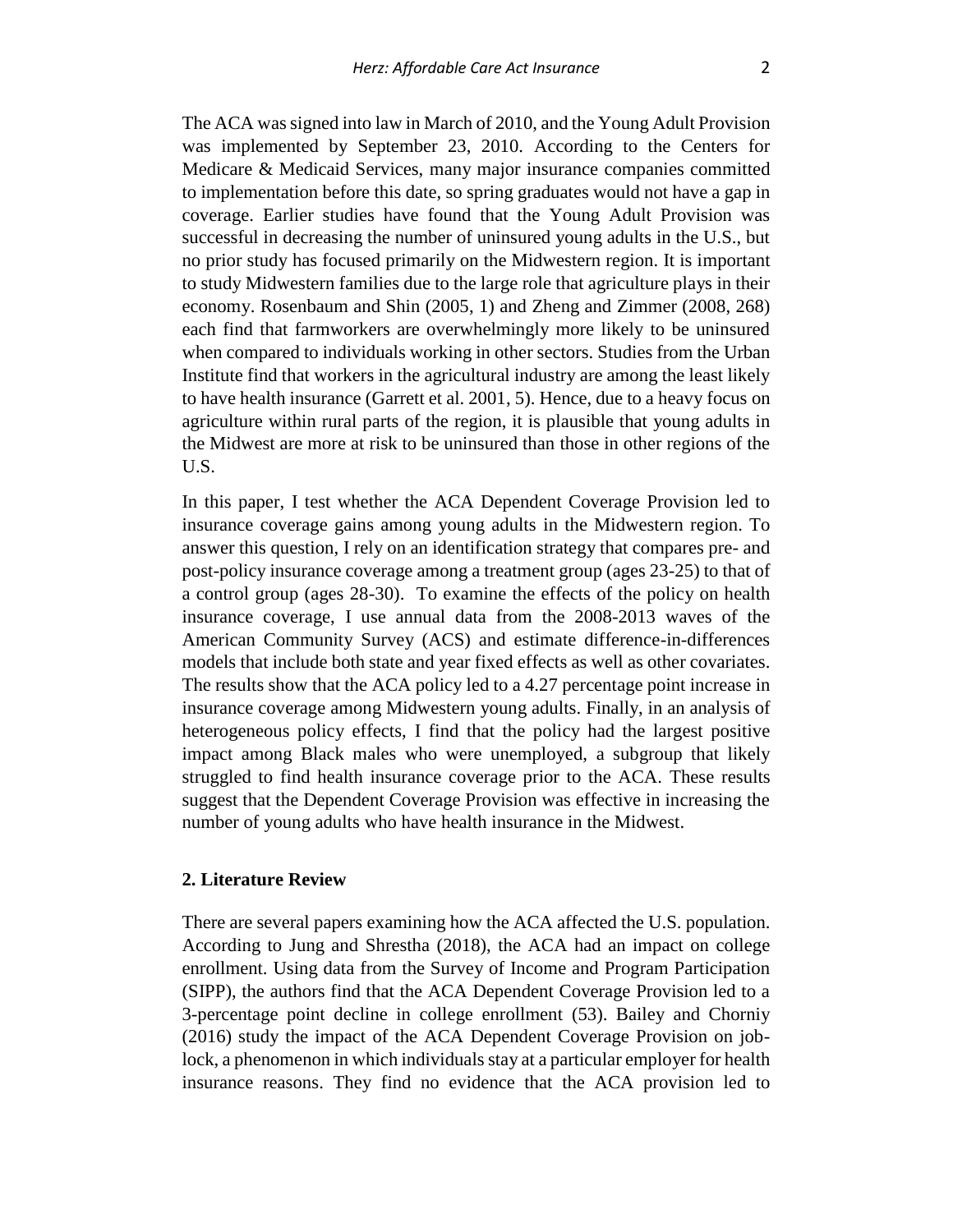increased labor market mobility, which is an indication that job-lock is not a major concern among young adults (620-621).

Other studies of the ACA Dependent Coverage Provision have found that the policy led to increases in insurance coverage as well as labor market disincentives. Both Akosa Antiwi et al. (2013) and Lenhart and Shrestha (2016) find that the Dependent Coverage Provision led to increases in insurance coverage among young adults, as well as subsequent decreases in labor supply in the ages 19 to 25. By becoming eligible to remain on parental health insurance plans, young adults could decide to either exit the labor market entirely or move from full-time to part-time employment because they no longer needed full-time employment to qualify for health insurance. Interestingly, utilizing time-use data, Lenhart and Shrestha (2017) find evidence that young adults worked less and watched television more following the ACA policy. Akosa Antiwi et al. (2013) find a sharp increase in the number of young adults insured and that young adults became less likely to work full-time following the ACA policy (15, 24).

Garrett and Gangopadhyaya (2016, 3) used data from the American Community Survey to examine the ACA's effectiveness by geographic location. Their results indicated that the ACA did decrease the number of uninsured individuals between 2010 and 2015. Specifically, their analysis shows that the ACA increased the number of insured individuals by an average of 3.46% from 2010 to 2015 in the Midwestern region (Iowa, Minnesota, Missouri, Nebraska, North Dakota, and South Dakota) (Garrett and Gangopadhyaya, 2016, 8-9). Cantor et al. (2012) find further evidence of national-level health insurance coverage gains among young adults following passage of the ACA. Sommers et al. (2012) examine the effects of the Dependent Coverage Provision on insurance coverage using a treatment group of 19- to 25-year-olds and a control group of 26- to 30-year-old. (Sommers et al. 2012, 166). They found similar trends amongst both groups prior to the implementation of the policy (2005 to 2010) (168). They also found that the likelihood that a person had health insurance increased throughout each quarter in 2011 (implementation year) for the treatment group (169).

#### **3. Data**

This study uses publicly available data from the American Community Survey (ACS), an ongoing survey conducted yearly that collects information on the United States and its residents. The ACS data is ideal for this study because it contains information on whether individuals have health insurance, what age people became insured, what type of insurance they have, and multiple other demographic controls. As well as this, the ACS is appealing due to its large sample size, surveying approximately 3 million people per year (0.9% percent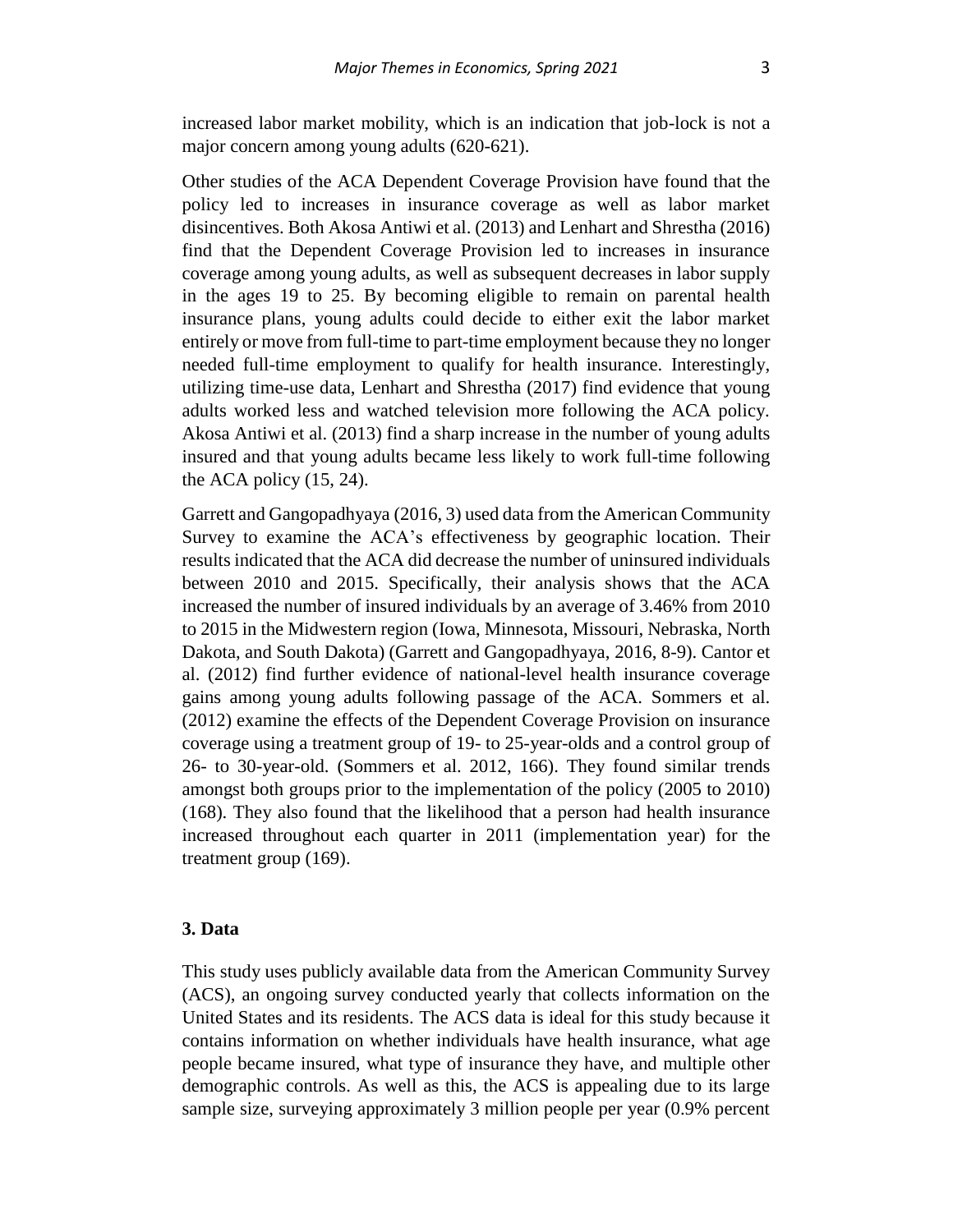of the U.S. population) (Lowe 2010, 2). The survey has been ongoing since 2005 and includes all states, American Indian reservations, Alaska Native villages, Hawaiian homelands in the U.S and Puerto Rico. About 250,000 household receive the paper survey through the mail each month.

The ACS data used in this study is obtained from the one-year Public Use Microdata Sample (PUMS). This study includes survey years 2008 to 2013, which covers a time before, during, and after implementation of the Dependent Coverage Provision. Given that the focus of this study is on insurance coverage in the Midwestern region of the U.S., the states included in the analysis are Iowa, Minnesota, Missouri, Nebraska, North Dakota, and South Dakota. Because the Young Adult Provision affects individuals ages 19 to 25, I restrict the data to include two age groups of people: 23-25 and 28-30. Individuals ages 23-25 are defined as the treatment group, e.g., individuals directly influenced by the policy, while the relatively older age group (ages 28-30) are defined as the control group. This treatment and control group definition exactly follows Abramowitz (2016) and is very similar to other papers studying the ACA Dependent Coverage Provision (Akosa Antiwi et al., 2013; Lenhart and Shrestha, 2017). The exclusion of people 26 to 27 years-old is to avoid any overlap from the policy implementation. I follow Abramowitz (2016) in the exclusion of those ages 26 to 27:

The inclusion of these individuals might bias the results toward finding a negative effect of the provision on marriage rates if individuals delay marriage from the affected ages to older ages (Abramowitz 2016, 941).

Although marriage is not included as a variable in this model, it could play a factor in why someone might have insurance (married for health insurance prior to Dependent Coverage Provision). The treatment and control group definitions described above leave the analysis sample with 33,799 observations in the treatment group and 36,329 observations in the control group.

The analysis (discussed in greater detail in Section 4) controls for observable characteristics at both the individual and state levels such as age, gender (either Male or Female), race (either Black, White, or Other Race), education level (either Some College or High School Degree or Less), current college enrollment (either Currently Enrolled or Not Enrolled), employment status (either Employed, Unemployed, or Not in the Labor Force), and state-level unemployment rates.

Table 1 presents summary statistics of the data included in this study. The proportion with insurance coverage in the treatment group increased from 0.759 to 0.780 after the Young Adult Provision was implemented in 2010, while insurance coverage among the control group fell from 0.822 to 0.802. The proportion of males to females in the study are similar in both groups (0.510 vs 0.504). As expected, the control group is slightly older (on average) than the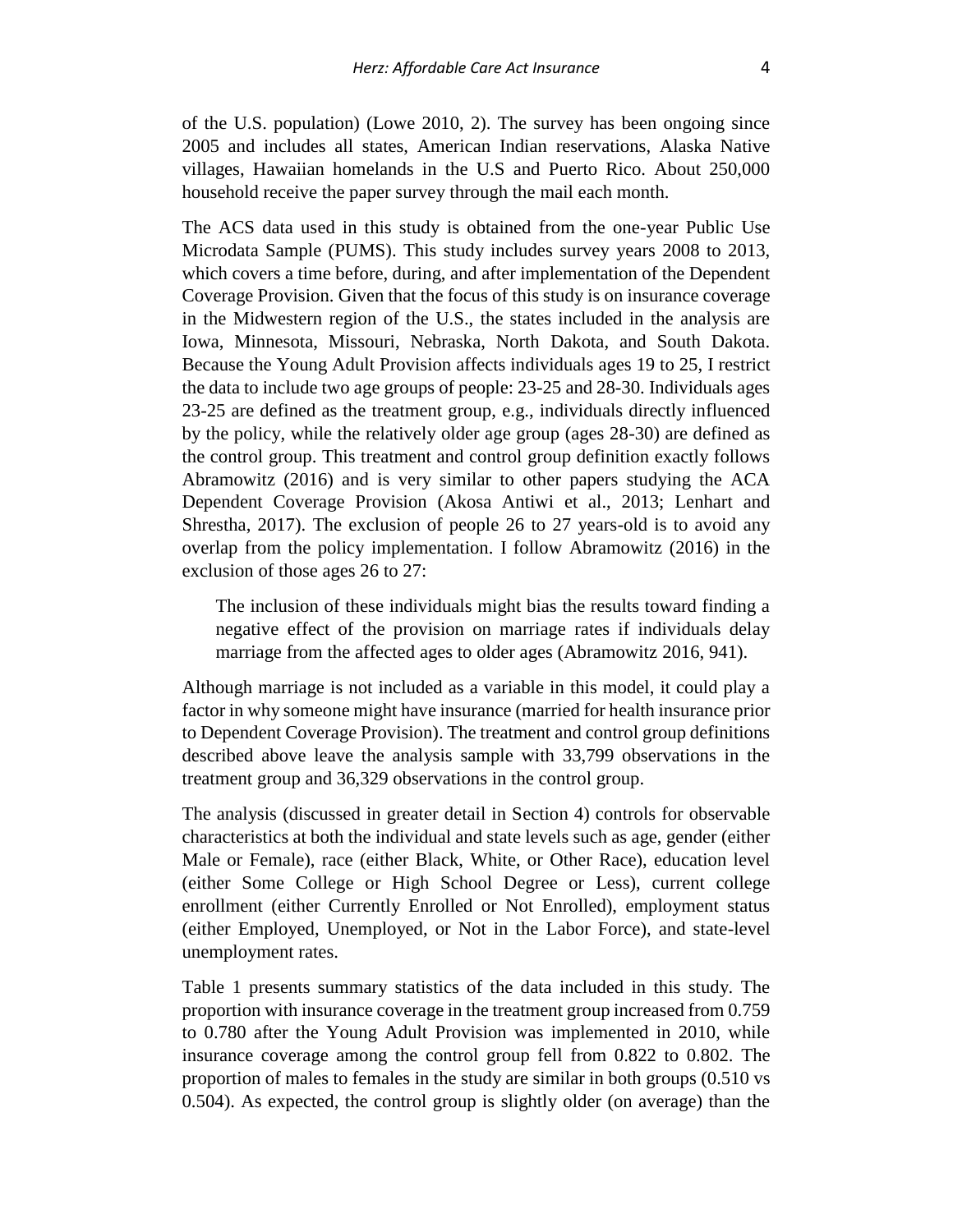treatment group. Individuals in the treatment group are slightly more likely to be Black or of another race, while those in the control group are more likely to be White. Overall, there is a much larger proportion of white individuals than Black individuals or those included in the other race category across both age groups. The Midwest is predominantly white, so this observation is not surprising.

Despite the significant age differences, the proportion of individuals having some college education is quite comparable across the two groups. This is a reflection that most often individuals make their college attendance decisions quite early in life (upon high school graduation), and there is only a small fraction of people who are non-traditional students enrolling in college at a later time. It is also not surprising that a higher percentage of the treatment group was currently enrolled in college than the control group. The treatment group includes younger individuals who are significantly more likely to still be continuing their education compared to the relatively older age range. The treatment group also has more individuals either unemployed or not in the labor force than the control group. This could also be explained by more individuals attending school, i.e., not actively looking for work, or natural unemployment that may occur during one's transition from college into the labor force. The control group has a higher proportion of employed individuals than the treatment group as this group is older and has had more time to find stable jobs.

Figure 1 displays the proportion of individuals with insurance coverage across time in both the treatment and control groups. Prior to the policy change in 2010, there is a noticeable gap between treatment and control groups regarding the likelihood of having health insurance. This is a reflection that prior to the ACA, young adults were an at-risk group to go without health insurance. Following the policy in 2010, there is a spike in insurance coverage among individuals in the treatment group between 2010 and 2011. Given that the young adult provision was not signed into law until May 10, 2010, and policy implementation did not take place until September 23, 2010, it is reasonable to expect policy effects to become noticeable in the years after the 2010 survey wave. From the figure, the control group appears to be unaffected by the change in policy; however, by 2014, the control group also exhibited gains in insurance coverage. This is likely due to other pillars of the ACA, i.e., the individual mandate, Medicaid expansion, etc. In the figure, the data is extended to include survey waves 2008-2018 to demonstrate how this policy was persistent into later periods, while the analysis to follow only includes the 2008-2013 survey waves.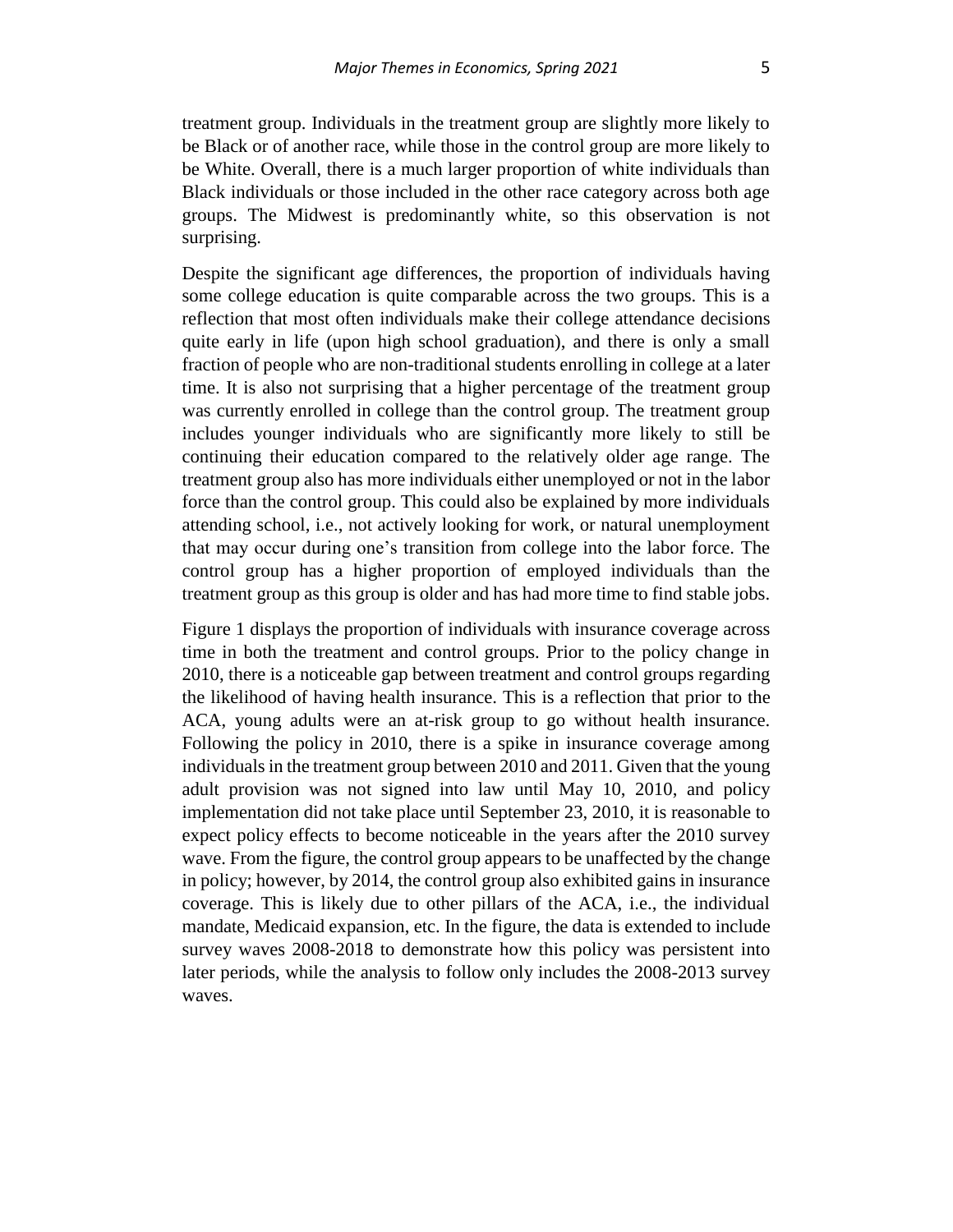#### **4. Method**

As mentioned previously, the data is separated into a treatment group (ages 23- 25) and a control group (ages 28-30) to estimate how the Affordable Care Act Young Adult Provision affected insurance coverage in the Midwestern region. The descriptive statistics from Table 1 and Figure 1 imply that insurance coverage gains were observed among young adults in the Midwestern region. These results are merely descriptive and neither condition on observable characteristics of the sample nor control for unobservable characteristics.

To more formally test the impact of the ACA dependent coverage provision on insurance coverage in the Midwest, I estimate a difference-in-difference model. A difference-in-difference model is a common way to examine policy changes. Specifically, the model examines how a policy change impacts a treatment group. Much of this analysis is based on the identification strategy used in Abramowitz (2016). She uses data from the American Community Survey to examine how marriage rates were affected after the implementation of the Dependent Coverage Provision (Abramowitz 2016, 938). She uses a treatment group of individuals who were 23 to 25 years old (940). Her control group contained individuals who were 28 to 30 years old. In this case, the policy change was the Dependent Coverage Provision, and the treatment group is modeled like Abramowitz (2016), including individuals ages 23 to 25 years old. This model is denoted by Equation (1):

 $Y_{ist} = \beta_0 + \beta_1 Treat_i + \beta_2 X_{ist} + \delta_t Post_t * Treat_i + \lambda_1 Year_t + \lambda_2 State_s +$  $\varepsilon_{ist}$ , (1)

where  $Post<sub>t</sub>$  is an indicator for the post policy period (after 2009) and  $Treat<sub>t</sub>$ is an indicator equal to one if individual i falls into the treatment age bracket (23-25) and zero otherwise. This is similar to Hampton and Otto (2019) where they examine how Medicaid expansion impacted marriage. In the specification above,  $\delta_t$  captures the intent-to-treat effect of the policy on insurance coverage. Variables age, gender, race, education, employment status, and state-level unemployment rates are controlled for by  $x_{ist}$ . To mitigate concerns of unobservable characteristics either across states or time, the model includes state and year fixed effects, denoted by  $State_s$  and  $Year_t$ , respectively. Each model is estimated via ordinary least squares regression, with robust standard errors clustered at the state level.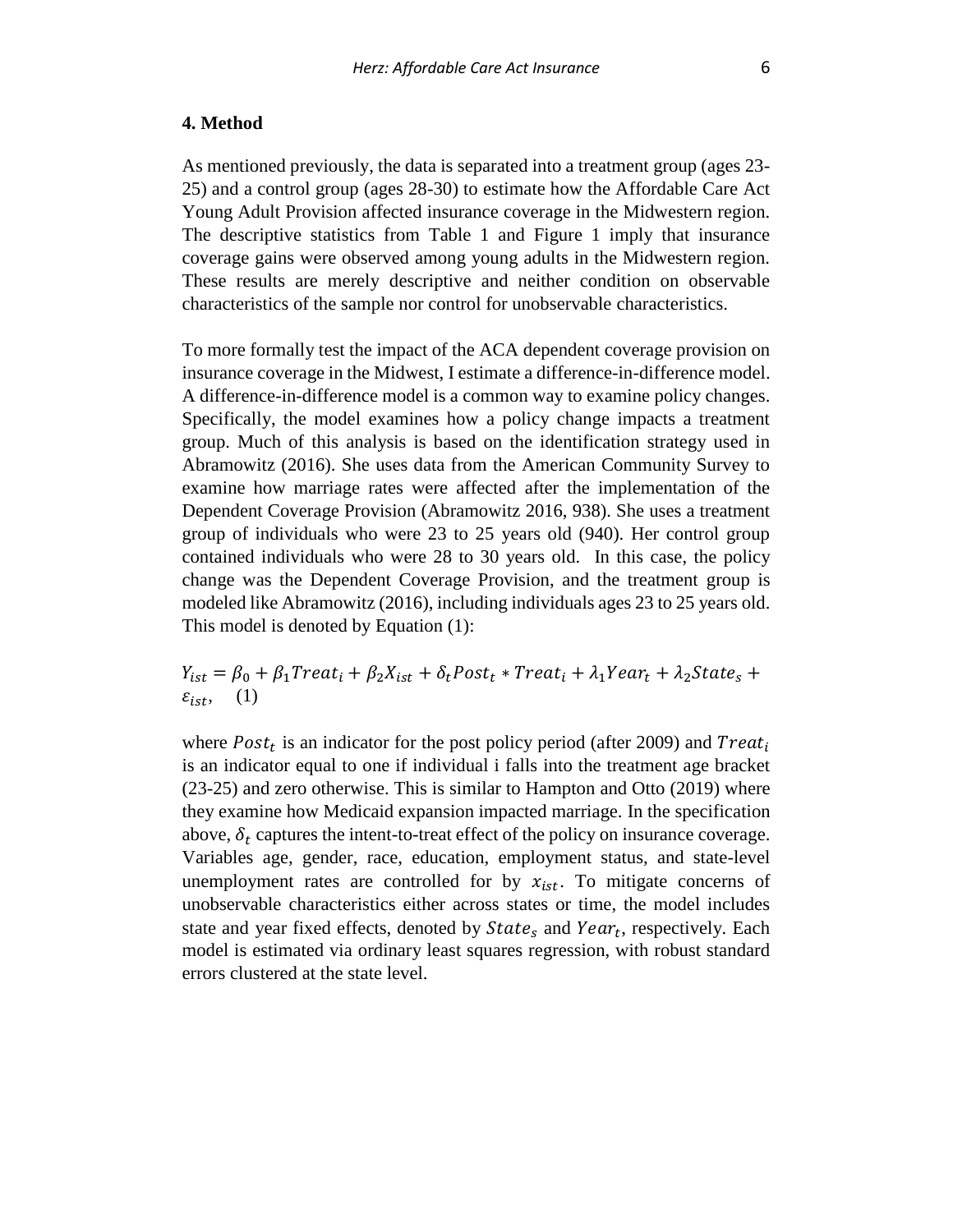#### **5. Results**

Table 2 shows estimates for the main difference-in-difference model outlined by Equation (1). Column 1 reports the results from a model that controls for state and year fixed effects only, while the results reported in Columns 2 and 3 include additional controls and state-specific linear time trends, respectively. The preferred specification is that of Column 2, which controls for state and year fixed effects and additional covariates (age, gender, race, education, employment status, and state-level unemployment rates). The coefficient of interest  $(\delta_t)$  is found to be significant at the 1-percent level (p < 0.01) with an estimated magnitude of 0.0427, meaning that insurance coverage among Midwestern young adults increased by 4.27 percentage points after the policy was enacted. The estimated effect is robust to the inclusion and exclusion of additional controls, and Column 3 shows the robustness of the effect to the inclusion of state-specific linear time trends.

To describe the impact of other control variables on insurance coverage from column 2, age was found significant at the 5-percent level, and it has a positive coefficient of 0.043. Older individuals are more likely to have a full-time job that provides benefits, such as health insurance coverage, than young adults. Older individuals have also had more time to become married. Marriage provides many individuals an opportunity to gain health insurance through their spouses' employer-sponsored health insurance plans. Males are 5 percentage points less likely to have health insurance than females (omitted category) in this dataset. This is in line with earlier work by the Kaiser Family Foundation, who find that women are less likely than men to be uninsured. According to the Kaiser Family Foundation, women are more likely than men to qualify for Medicaid services and that is why more women are insured. Women, on average, have lower incomes and could be pregnant, which helps them qualify. Individuals who are Black are 10.75 percentage points less likely to have health insurance than whites (omitted category), and those who identify with the other race category are 11.57 percentage points less likely than whites. This is unsurprising because these racial groups are more at risk to be uninsured and were a main target group of the ACA as a whole. Individuals who had some college were 17.43 percentage points more likely to be insured than those without any college (omitted category). Those who have some college are, on average, more likely to obtain jobs with higher pay or other fringe benefits (such as health insurance coverage).

Employed individuals were 11.31 percentage points more likely to be insured than those who are not in the labor force (omitted category). Employer coverage is the driving factor behind this. Unemployed individuals were 9.92 percentage points less likely than those not in the labor force to have health insurance. Unemployed individuals are less likely to have the means to afford private health insurance and do not have the opportunity to be covered by an employer.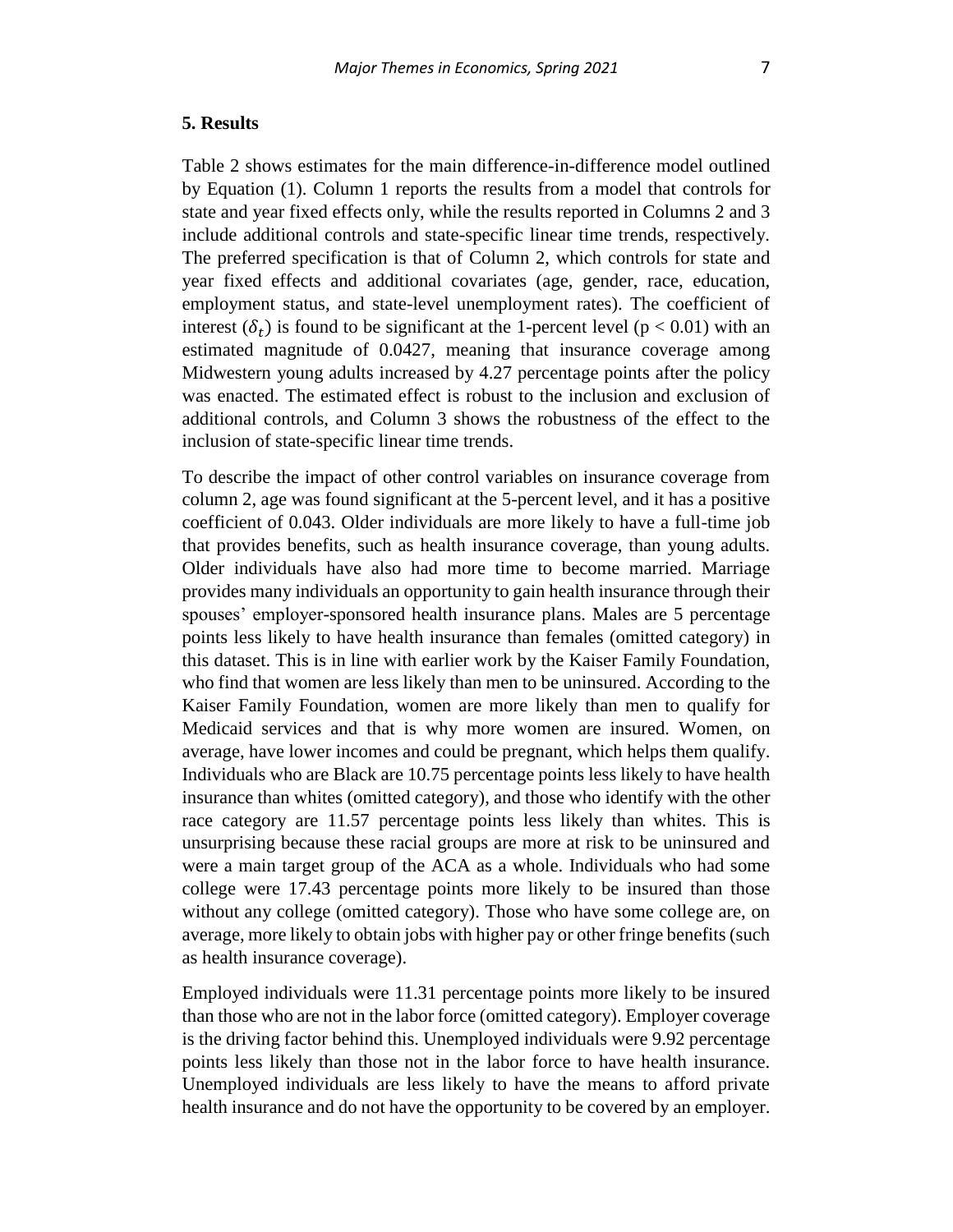Some individuals not in the work force are students in college. Before the Dependent Coverage Provision, some insurance companies covered students still enrolled in school. This might explain why unemployed individuals are more likely than those not in the work force to not have health insurance.

Table 3 presents results testing for policy heterogeneity across both gender and race. Each model estimated in Table 4 includes both state and year fixed effects as well as the additional control variables discussed above. The ACA policy made men 5.40 percentage points more likely to obtain health insurance; women were 3.13 percentage points more likely following the policy. The male increase is substantially larger in magnitude than the female increase. This is unsurprising because, as previously mentioned, less men were insured prior to the implementation of the policy. Men are also more likely to work blue-collar jobs that might not provide employer-sponsored health insurance as a benefit.

Black and white individuals became more likely to have health insurance after the policy was implemented. Black individuals were 6.27 percentage points more likely, while white individuals were 4.38 more likely after the policy. The increase for Black individuals is larger in magnitude, which makes sense as the Black population had a higher percentage uninsured originally. The policy had no statistically significant impact on individuals in the Other Race category.

Table 4 reports results for further policy heterogeneity parsed on employment and education status. After the implementation, the proportion of unemployed individuals were 6.33 percentage points more likely to have health insurance and those not in the labor force were 5.33 more likely to have health insurance. Employed individuals were 3.62 percentage points more likely to have health insurance. Unemployed individuals and those not in the labor force do not have an opportunity to obtain health insurance through a benefit package like employed individuals do. That is why they are more heavily impacted by this policy. As expected, individuals not enrolled in school are also impacted by this policy more than those enrolled in school. Those not enrolled were 4.35 percentage points more likely to have health insurance, whereas enrolled individuals were only 3.25 percentage points more likely. Before the Dependent Coverage Provision, some insurance companies would allow enrolled students to stay on their parent's health insurance plans. Due to this, a larger portion of not enrolled individuals were affected by the policy.

#### **6. Limitations**

This study's focus is on the Midwestern Region. Data from Iowa, Minnesota, North Dakota, South Dakota, Nebraska, and Missouri were included. This set of states does not include all states that are defined as being a part of the Midwest. I excluded Illinois because the demographic is different than the six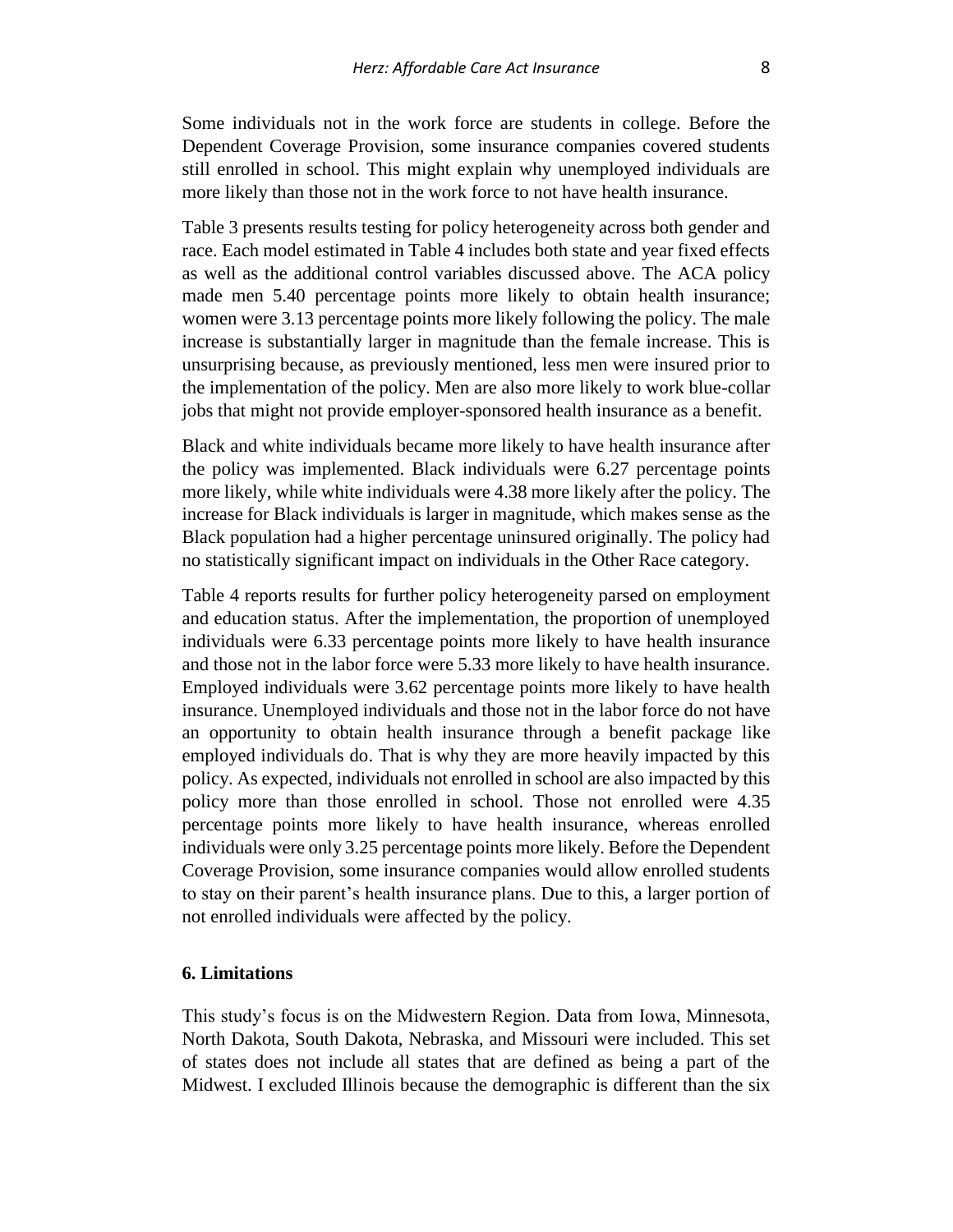states included. Chicago presents a demographic that is more similar to San Antonio, New York, and Los Angeles.

This study also examines only a region of the United States. Although other studies show that the Dependent Coverage Provision was effective overall, the results could be slightly different in other regions. The Midwest is primarily white, not as diverse as other areas, and has lower levels of poverty in comparison to other regions in the United States. Due to this, the Midwest region might have had higher rates of individuals with health insurance prior to the Dependent Coverage Provision.

This policy change took place shortly after the Great Recession of 2008. This recession increased the number of unemployed individuals. This could have led to an increase in uninsured individuals because previously employed individuals could have lost their employer provided health insurance. To factor in the effects of the recession I include state and year fixed effects. This should account for any "background noise" that could be taking place in that year or state that could affect the study. I also control for state-level unemployment rates, and I include state-specific linear time trends.

#### **7. Conclusion**

This study indicates that the Affordable Care Act Dependent Coverage Provision was effective in increasing the number of individuals under 26 who have health insurance in the Midwest region. The difference-in-differences model estimates the treatment effect being effective with young adults becoming 4.3 percentage points more likely to have health insurance following the implementation.

These results from the Midwest are consistent with earlier studies of the entire U.S. According to a 2013 study, not only did the policy increase the number of individuals 19- to 25- years old who have health insurance, but it also improved access to care (Sommers et al. 2013, 170). They state:

We found a 2.3-percentage-point decline in the proportion of people who said they did not obtain care and a 4.0-percentage-point decline in the proportion of those who said they delayed getting care because of cost (Sommers et al. 2013, pg. 170).

This increase in access to care, in turn, could improve overall health. The increase in health insurance could also decrease the costs of unpaid medical bills.

It is important to continue to study the uninsured population in the U.S. going forward. The coronavirus outbreak has led to an increase in uninsured individuals. Many individuals lost their jobs and potentially health insurance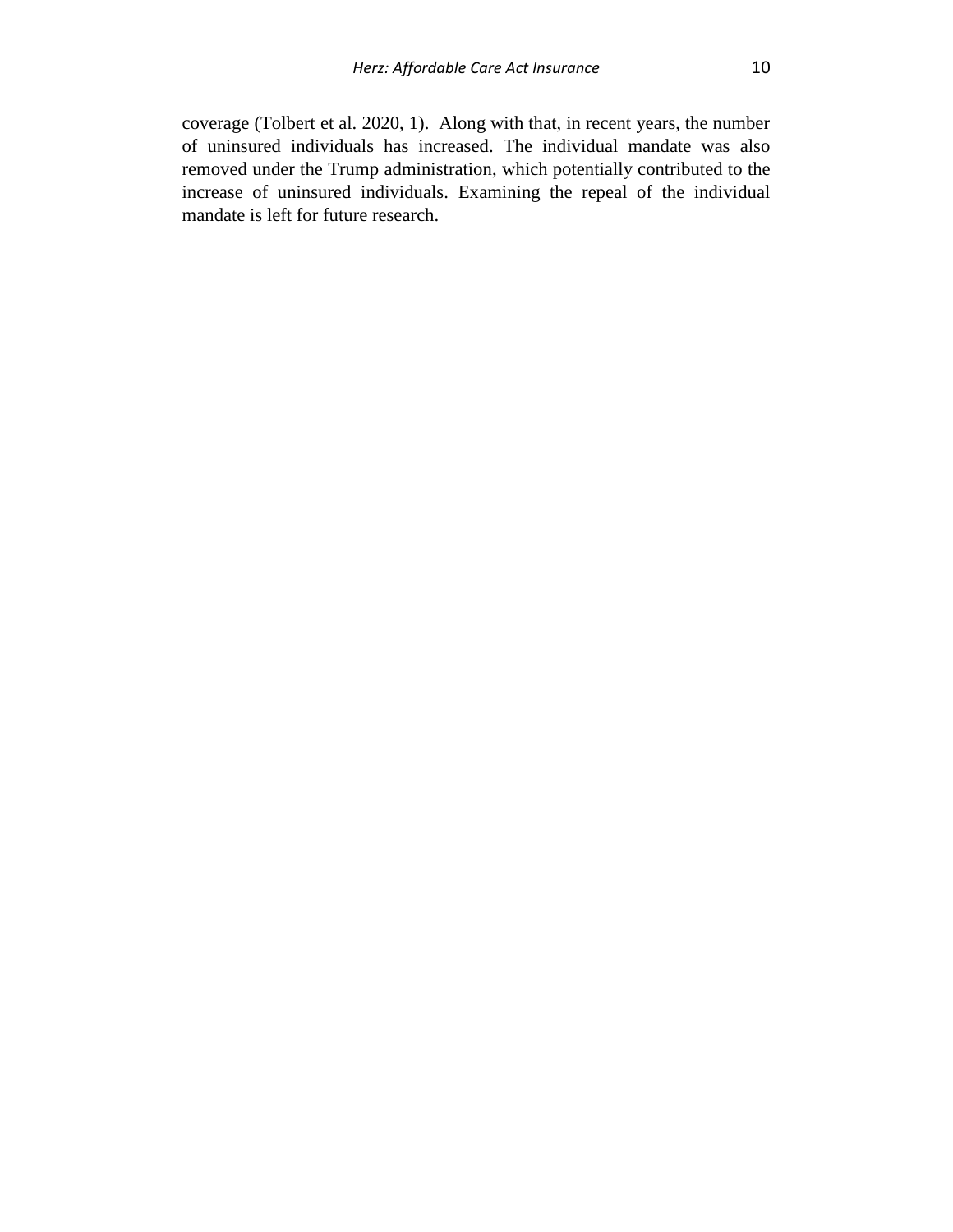#### **References**

"About the American Community Survey." 2021. *United States Census Bureau* https://www.census.gov/programs-surveys/acs/about.html

Abramowitz, Joelle. 2016. "Saying, 'I Don't': The Effect of the Affordable Care Act Young Adult Provision on Marriage." *The Journal of Human Resources.* 51 (4): 934-960.

Akosa Antiwi, Yaa, Asoka S. Moriya, and Kosali Simon. 2013. "Effects of Federal Policy to Insure Young Adults: Evidence from the 2010 Affordable Care Act's Dependent-coverage Mandate." *American Economic Journal: Economic Policy,* 5 (4): 1-28

Alm James, and Leslie Whittington. 1999. "For Love or Money? The Impact of Income Taxes on Marriage." *Economica,* 66 (263): 297-316

Bailey, James, and Chorniy, Anna. 2016. "Employer-Provided Health Insurance and Job Mobility: Did The Affordable Care Act Reduce Job Lock?" *Contemporary Economic Policy* 34 (1): 173-83.

Becker, Gary. 1973. "A Theory of Marriage: Part I." *Journal of Political Economy,* 81 (4): 813-46.

Cantor, Joel, Alan Monheit, Derek DeLia, and Kristen Lloyd. 2012. "Early Impact of the Affordable Care Act on Health Insurance Coverage of Young Adults." *Health Services Research,* 47 (5): 1773-98.

Garrett, Bowen, Len M. Nichols, and Emily K. Greenman. 2001. *Workers without Health Insurance*. Research Report of the Urban Institute. Sept. 1. Available online at

www. urban. org/UploadedPDF/310244\_workershealthins. pdf (accessed April 9, 2004).

Garrett, Bowen and Anuj Gangopadhyaya. 2016. "Who Gained Health Insurance Coverage Under the ACA, and Where Do They Live?" *Urban Institute.*

Goldstein, Jacob. 2008. "Will You Marry Me for Health Insurance?" *Wall Street Journal Health Blog: Online,* April 9, https://www.wsj.com/articles/BL-HEB-2500.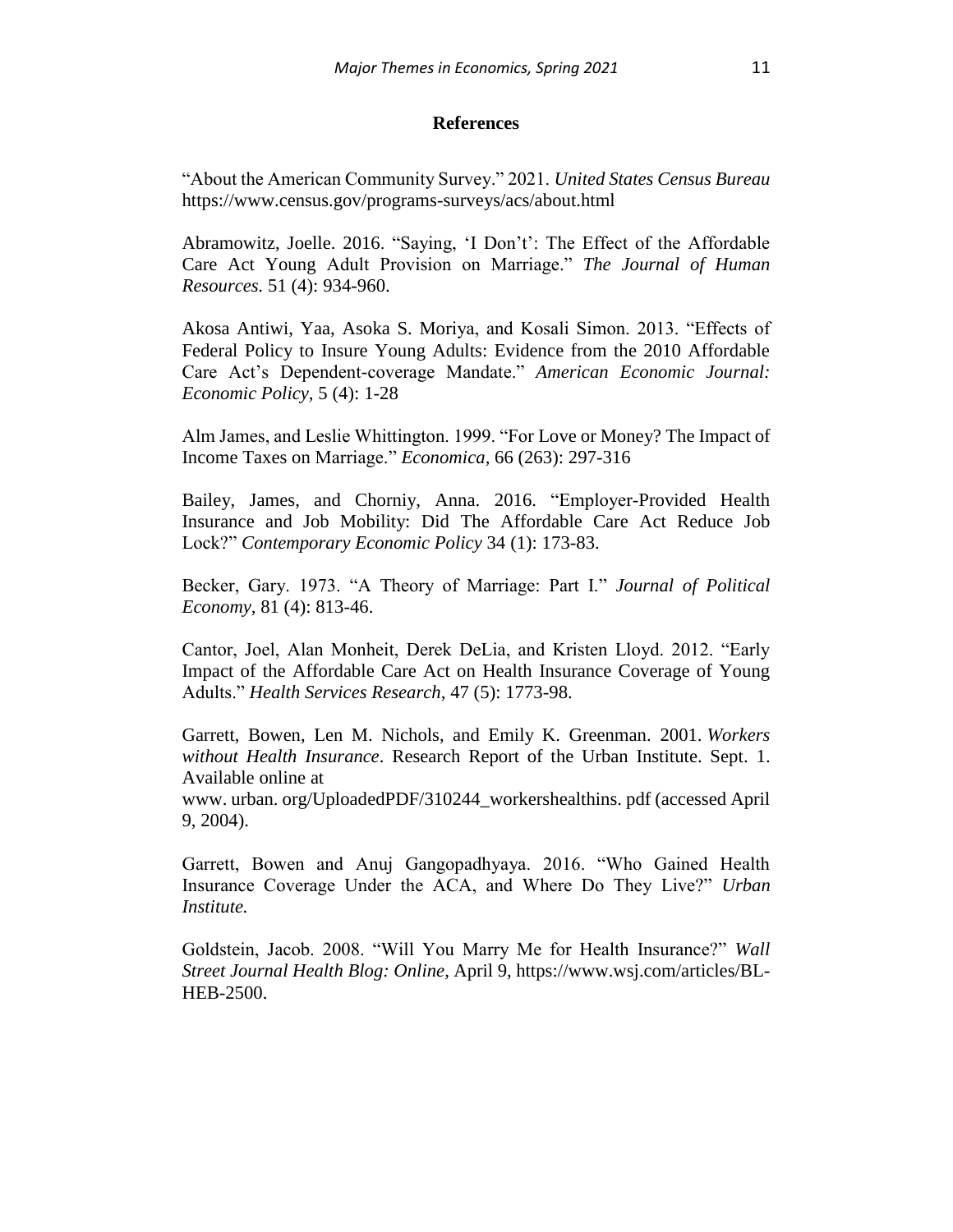Goodman, Michelle. 2008. "I Married for Health Insurance: Getting Married for Better Health Coverage and Other Tales from the Insurance Mess." *ABC News,* July 17.

https://abcnews.go.com/Business/CareerManagement/story?id=5379923&pag  $e=1$ .

Hampton, Matt and Lenhart, Otto. 2019. "The Effect of the ACA Medicaid Expansion on Marriage Behavior" (September 9, 2019). Available at SSRN: <https://ssrn.com/abstract=3450609> or [http://dx.doi.org/10.2139/ssrn.34](https://dx.doi.org/10.2139/ssrn.3450609) [50609](https://dx.doi.org/10.2139/ssrn.3450609)

Jung, Juergen, and Vinish Shrestha. 2018. "The Affordable Care Act and College Enrollment Decisions." *Economic Inquiry* 56 (4): 1980-2009.

Lenhart, Otto, and Vinish Shrestha. 2017. "The Effect of the Health Insurance Mandate on Labor Market Activity and Time Allocation: Evidence from the Federal Dependent Coverage Provision." *Forum for Health Economics & Policy*. Vol. 20. No. 1. De Gruyter.

Lichter, Daniel, Dine McLaughlin, and David Ribar. 2002. "Economic Restructuring and the Retreat from Marriage." *Social Science Research,* 31 (2): 230-56.

Lowe, Shelly. 2010. "American Community Survey Key Facts." *US Census Bureau,* https://www.census.gov/content/dam/Census/programssurveys/acs/news/10ACS\_keyfacts.pdf

Rosenbaum, Sara J., and Peter Shin. 2005. "Migrant and Seasonal Farmworkers: Health Insurance Coverage and Access to Care." hsrc.himmelfarb.gwu.edu

Sommers, Benjamin D., Thomas Buchmueller, Sandra L. Decker, Colleen Carey, and Richard Kronick. 2012. "The Affordable Care Act Has Led To Significant Gains In Health Insurance And Access To Care For Young Adults." *Health Affairs,* 32 (1): 165–174

Tolbert, Jennifer, Kendal Orgera, and Anthony Damico. 2020. "Key Facts about the Uninsured Population." *Kaiser Family Foundation.*  https://www.kff.org/uninsured/issue-brief/key-facts-about-the-uninsuredpopulation/.

"Women's Health Insurance Coverage." *Kaiser Family Foundation.* 2021. https://www.kff.org/womens-health-policy/fact-sheet/womens-healthinsurance-coverage/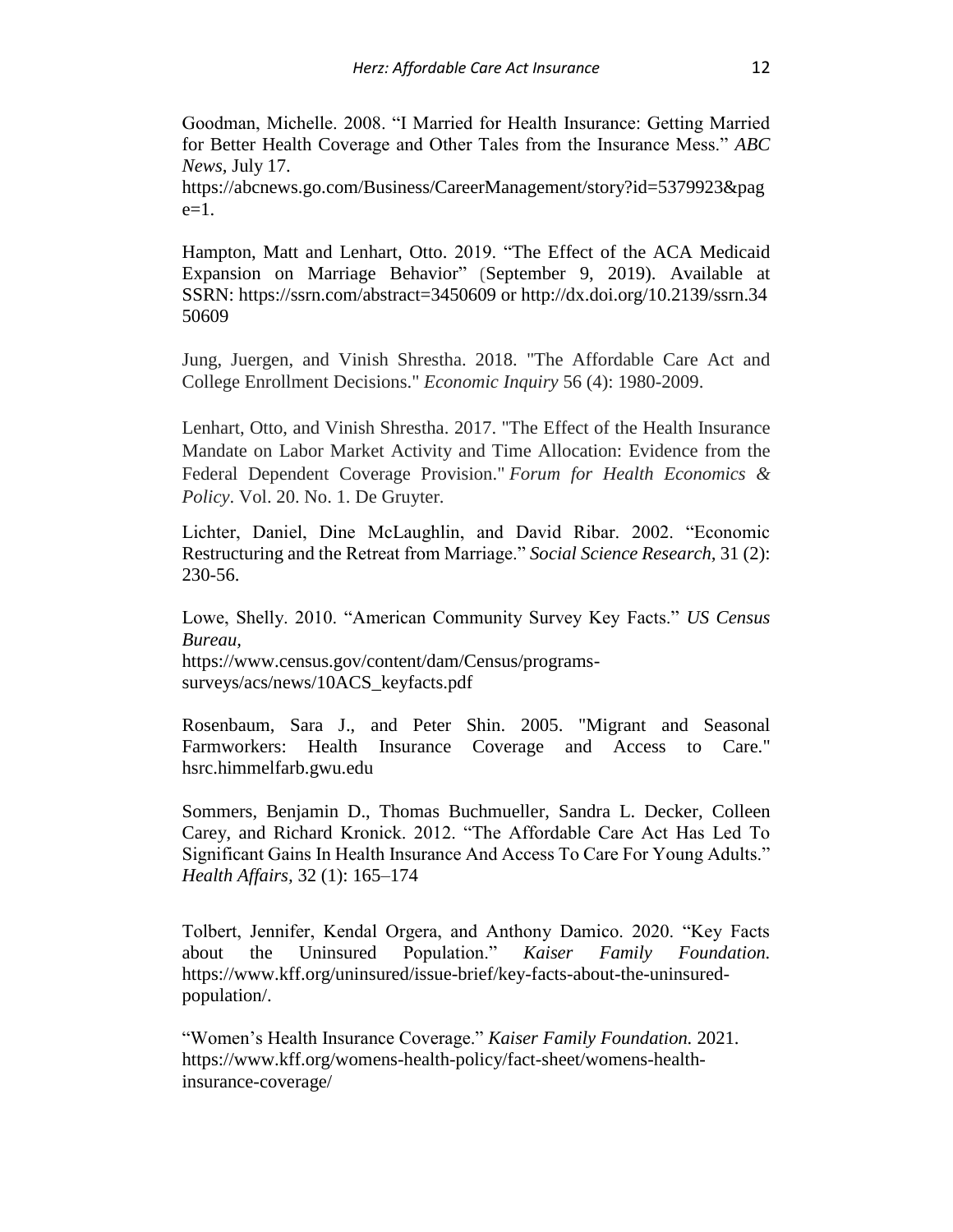"Young Adults and the Affordable Care Act: Protecting Young Adults and Eliminating Burdens on Families and Business." *Centers for Medicare & Medicaid Services.*

https://www.cms.gov/CCIIO/Resources/Files/adult\_child\_fact\_sheet.

Zheng, Xiaoyong, and David M. Zimmer. 2008. "Farmers' Health Insurance and Access to Health Care." *American Journal of Agricultural Economics* 90 (1): 267-279.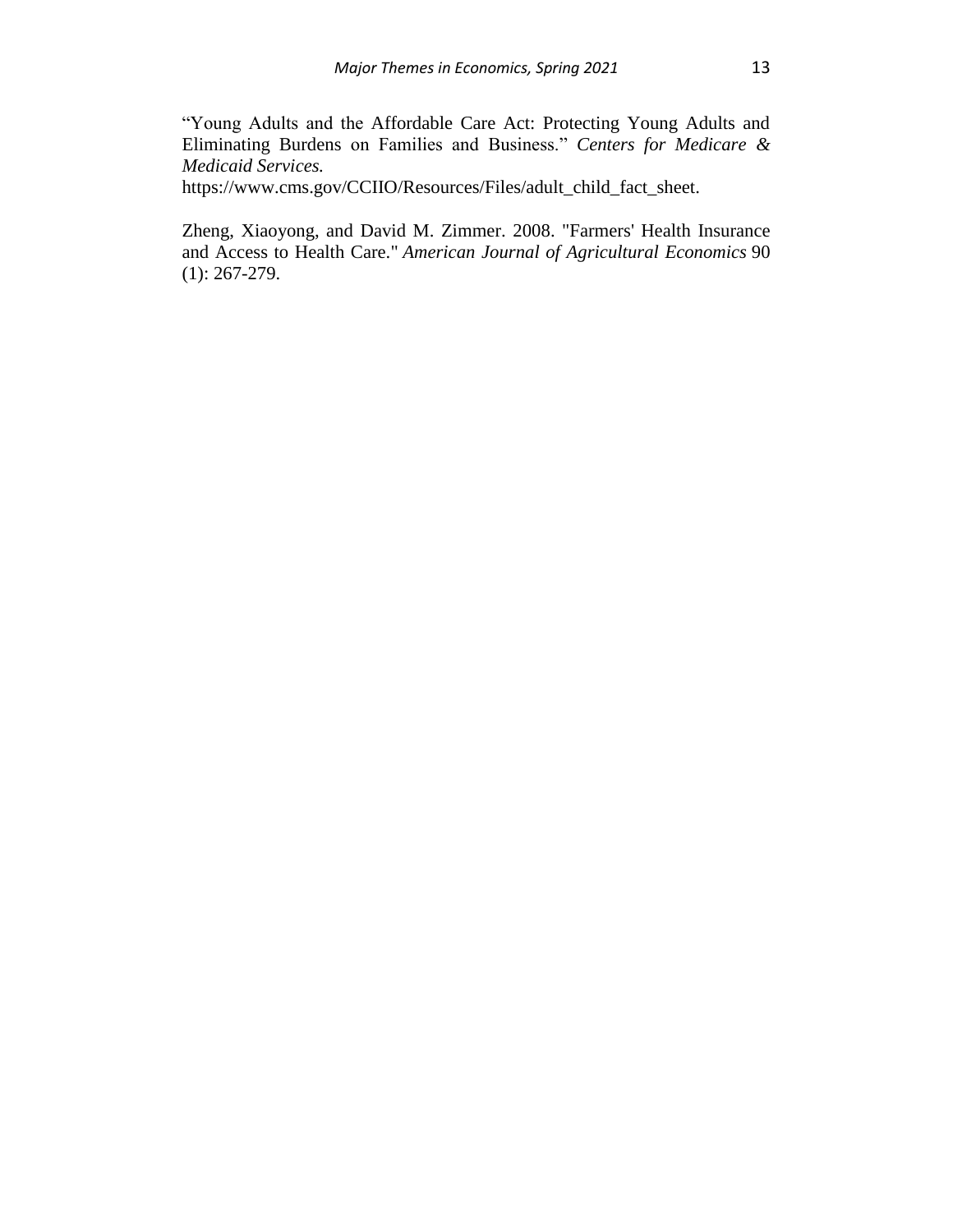**Figures and Tables**



### **Figure 1**

Proportion of Individuals with Health Insurance by Age Group and Calendar Year

Source: 2008-2013 1-year ACS data.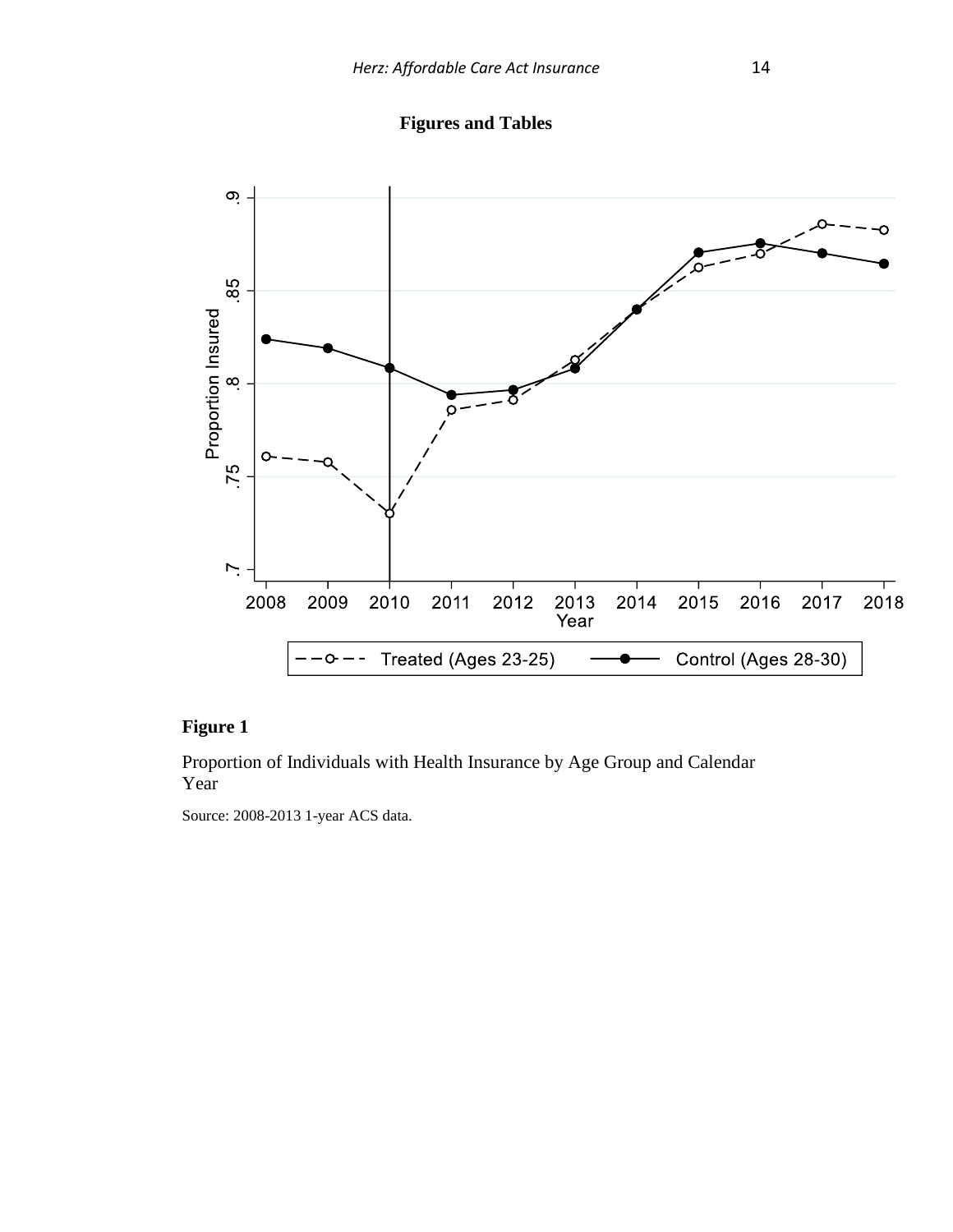| <b>Variable</b>             | <b>Table 1: Descriptive Statistics</b> |                      |
|-----------------------------|----------------------------------------|----------------------|
|                             | <b>Treatment</b> (Ages 23-25)          | Control (Ages 28-30) |
| <b>Insurance Coverage</b>   |                                        |                      |
| Pre 2010                    | 0.759                                  | 0.822                |
| Post 2010                   | 0.780                                  | 0.802                |
|                             |                                        |                      |
| Demographic Characteristics |                                        |                      |
| Male                        | 0.510                                  | 0.504                |
| Age                         | 24.010                                 | 29.008               |
| <b>Black</b>                | 0.059                                  | 0.053                |
| White                       | 0.865                                  | 0.876                |
| <b>Other Race</b>           | 0.076                                  | 0.071                |
| <b>Education</b>            |                                        |                      |
| Less than HS Degree         | 0.324                                  | 0.312                |
| Some College                | 0.676                                  | 0.688                |
| <b>Currently Enrolled</b>   | 0.237                                  | 0.120                |
| Not Enrolled                | 0.763                                  | 0.880                |
|                             |                                        |                      |
| <b>Employment</b>           |                                        |                      |
| Employed                    | 0.766                                  | 0.801                |
| Unemployed                  | 0.071                                  | 0.054                |
| Not in Labor Force          | 0.162                                  | 0.145                |
| <b>Unemployment Rate</b>    | 6.260                                  | 6.269                |
|                             |                                        |                      |
| Observations                | 33,799                                 | 36,329               |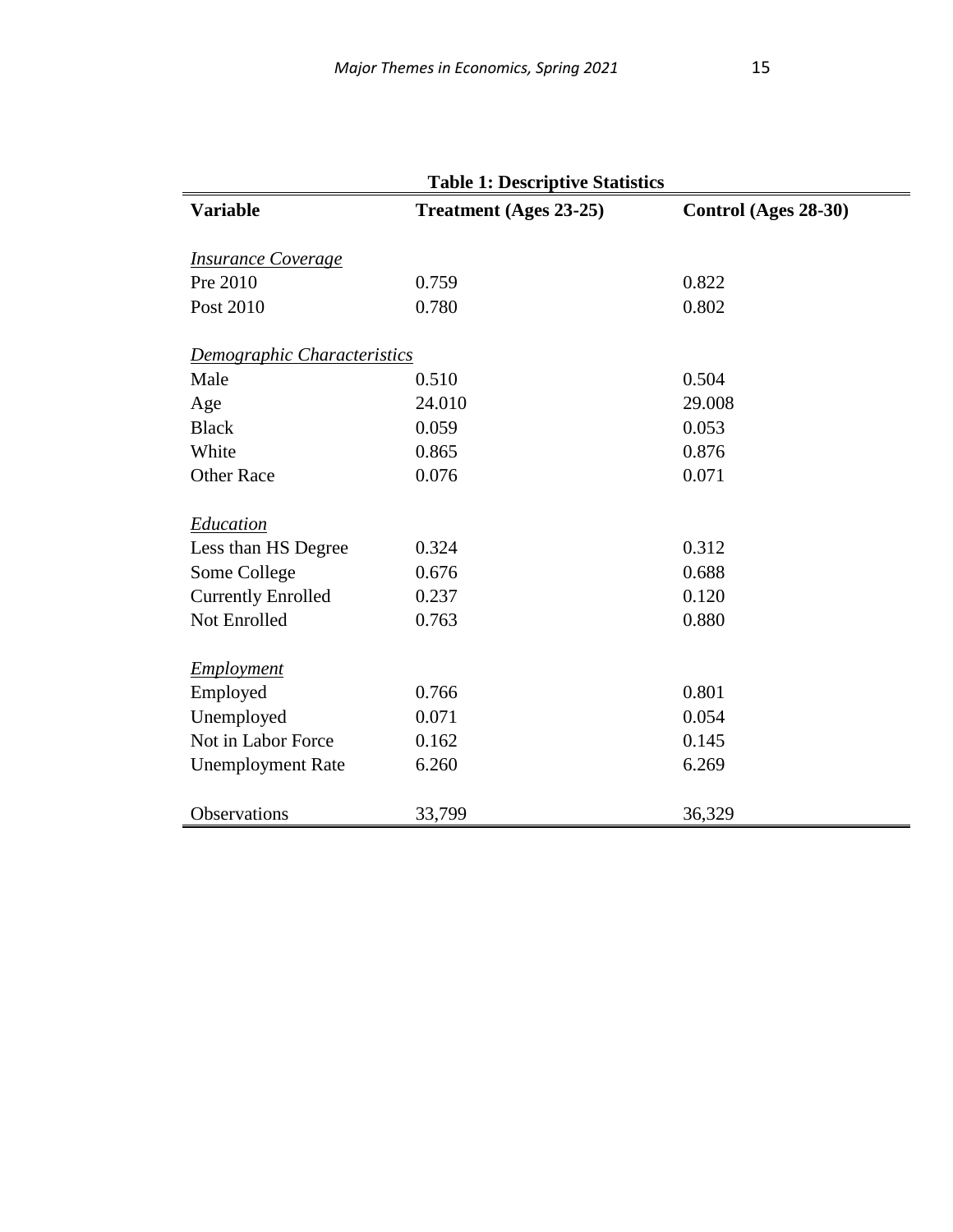| Dependent Variable: Insurance Coverage |                |                |               |  |  |  |
|----------------------------------------|----------------|----------------|---------------|--|--|--|
|                                        | (1)            | (2)            | (3)           |  |  |  |
|                                        |                |                |               |  |  |  |
| <b>Treatment Effect</b>                | $0.0407***$    | $0.0427***$    | $0.0428***$   |  |  |  |
|                                        | (0.0049)       | (0.0052)       | (0.0052)      |  |  |  |
| Age                                    |                | $0.0043**$     | $0.0043**$    |  |  |  |
|                                        |                | (0.0016)       | (0.0016)      |  |  |  |
| Male                                   |                | $-0.0499$ ***  | $-0.0499$ *** |  |  |  |
|                                        |                | (0.0039)       | (0.0039)      |  |  |  |
| <b>Black</b>                           |                | $-0.1075***$   | $-0.1074***$  |  |  |  |
|                                        |                | (0.0064)       | (0.0063)      |  |  |  |
| <b>Other Race</b>                      |                | $-0.1157***$   | $-0.1161***$  |  |  |  |
|                                        |                | (0.0244)       | (0.0244)      |  |  |  |
| Some College                           |                | $0.1743***$    | $0.1743***$   |  |  |  |
|                                        |                | (0.0147)       | (0.0147)      |  |  |  |
| Employed                               |                | $0.1131***$    | $0.1131***$   |  |  |  |
|                                        |                | (0.0105)       | (0.0105)      |  |  |  |
| Unemployed                             |                | $-0.0992***$   | $-0.0991***$  |  |  |  |
|                                        |                | (0.0135)       | (0.0135)      |  |  |  |
| <b>State-Level Unemployment Rate</b>   |                | $-0.0003$      | 0.0017        |  |  |  |
|                                        |                | (0.0036)       | (0.0024)      |  |  |  |
| <b>Fixed Effects</b>                   | Yes            | Yes            | Yes           |  |  |  |
| <b>Additional Controls</b>             | N <sub>o</sub> | Yes            | Yes           |  |  |  |
| <b>State-Specific Linear Trends</b>    | N <sub>o</sub> | N <sub>o</sub> | Yes           |  |  |  |
| Observations                           | 70,128         | 70,128         | 70,128        |  |  |  |

| Table 2: Impact of Dependent Coverage Provision on Insurance Coverage |
|-----------------------------------------------------------------------|
|-----------------------------------------------------------------------|

Source: 2008-2013 1-year ACS data. Notes: Shown are coefficients estimated from the specification of the determinants of the probability of having health insurance. Each column presents results from a single regression outlined by Equation (1). Specifications include state and year fixed effects. Columns (2) and (3) include additional demographic controls, statelevel unemployment rates, and state-specific linear time trends. All estimations are linear probability models with robust standard errors clustered at the state level. \*\*\* p<0.01, \*\* p<0.05, \* p<0.10. Standard errors are in parenthesis.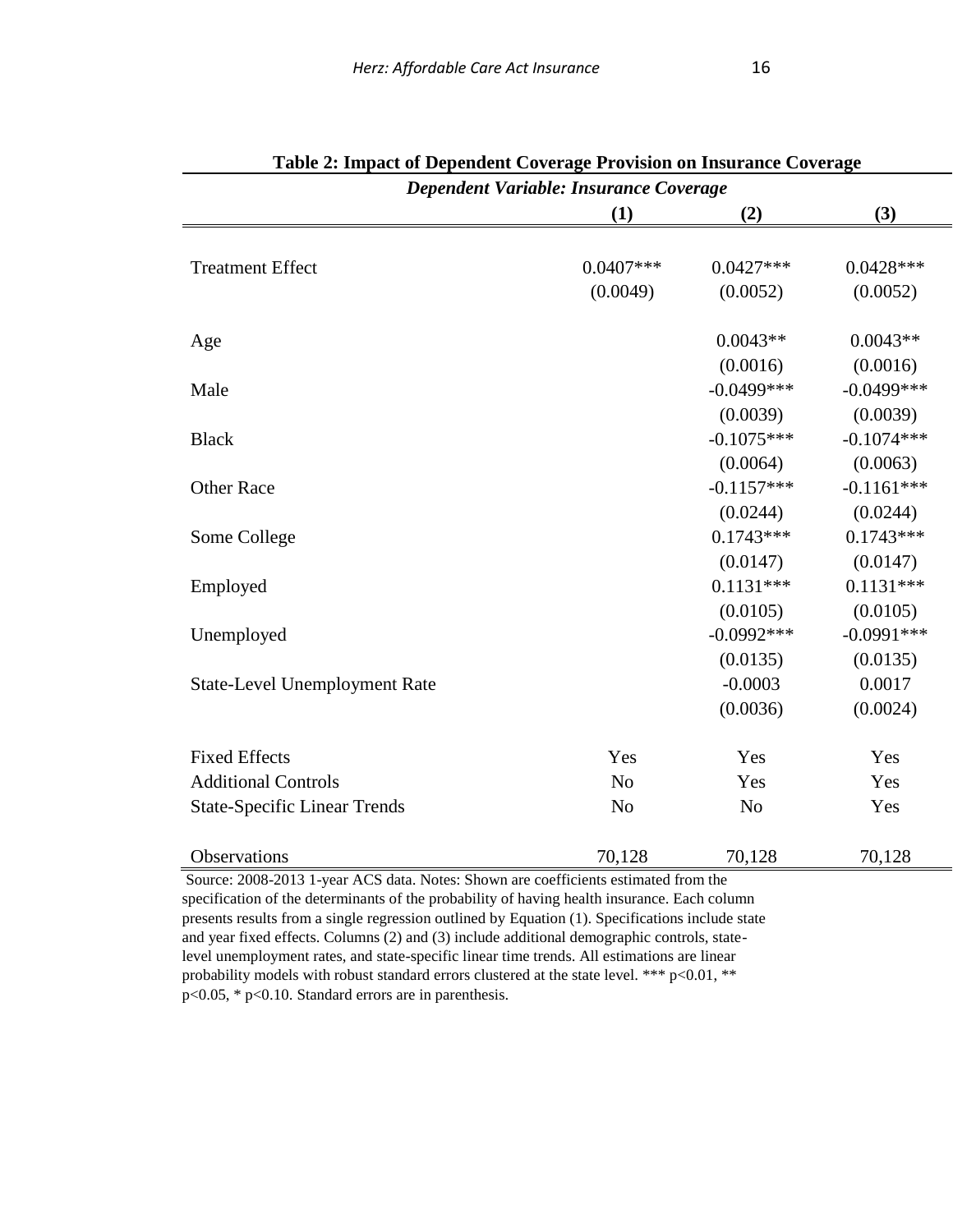| Dependent Variable: Insurance Coverage |                   |                   |                     |                   |                     |
|----------------------------------------|-------------------|-------------------|---------------------|-------------------|---------------------|
|                                        | (1)               | (2)               | (3)                 | (4)               | (5)<br><b>Other</b> |
|                                        | <b>Male</b>       | <b>Female</b>     | <b>Black</b>        | White             | Race                |
| <b>Treatment Effect</b>                | $0.0540*$<br>$**$ | $0.0313*$<br>$**$ | $0.0627*$<br>$\ast$ | $0.0438*$<br>$**$ | 0.0116              |
|                                        | (0.0064)          | (0.0052)          | (0.0212)            | (0.0055)          | (0.0385)            |
| <b>Fixed Effects</b><br>Additional     | Yes               | Yes               | Yes                 | <b>Yes</b>        | Yes                 |
| Controls                               | Yes               | Yes               | Yes                 | Yes               | Yes                 |
| <b>Observations</b>                    | 35,548            | 34,580            | 3.911               | 61,065            | 5,152               |

#### **Table 3: Heterogeneous Policy Effects on Insurance Coverage: Gender and Race**

Source: 2008-2013 1-year ACS data. Notes: Shown are coefficients estimated from the specification of the determinants of the probability of having health insurance among different demographic subgroups parsed by sex and race. Each column presents results from a single regression outlined by Equation (1). Specifications include state and year fixed effects as well as additional demographic controls and state-level unemployment rates. All estimations are linear probability models with robust standard errors clustered at the state level in parentheses. \*\*\* p<0.01, \*\* p<0.05, \* p<0.10.